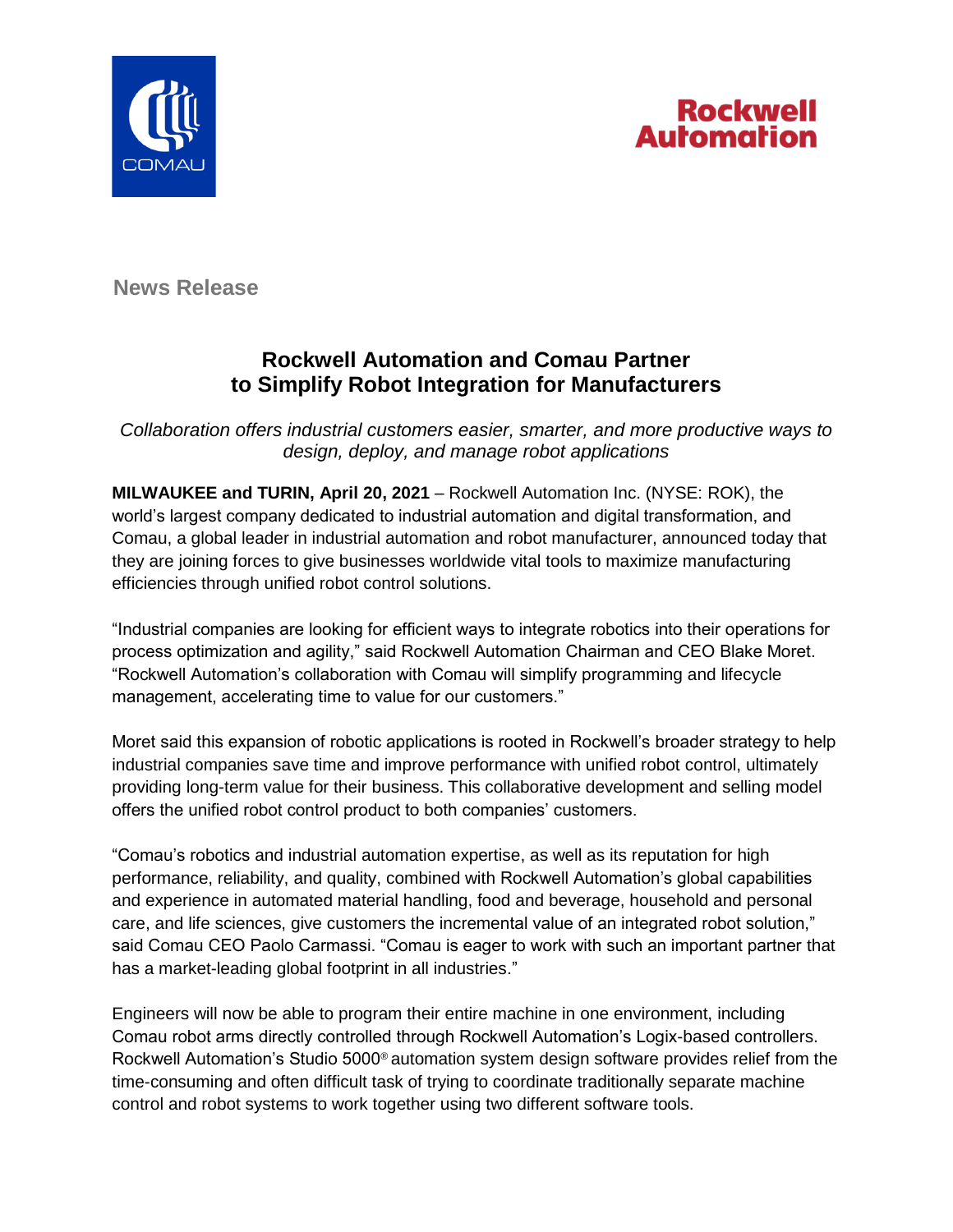



Machine builders, system integrators, and others will gain development and deployment efficiencies through the use of digital engineering tools like Rockwell's [Emulate 3D digital twin](https://www.rockwellautomation.com/en-us/products/software/factorytalk/designsuite/emulate.html)  [software,](https://www.rockwellautomation.com/en-us/products/software/factorytalk/designsuite/emulate.html) which creates digital models of production lines, auto-generates machine control code, and has built in capabilities for Comau robots.

The combined Rockwell and Comau solutions will also offer benefits beyond enhanced integration. For example, end users can use analytics and digital twin tools to gain deeper insights into machine performance and potential production optimization. They can also use safety and security solutions to reduce business risks.

Operators on the manufacturing floor who use Rockwell's FactoryTalk® software suite will benefit from being able to see both line and robot control systems on a single interface. In-plant and remote technicians will only need to learn and maintain one architecture to monitor both systems. They can also leverage Rockwell's augmented reality (AR) tools to improve lifecycle and service cycle maintenance.

Automazioni Industriali Capitanio, a recognized system integrator, designs, manufactures, and commissions automation systems for the metals industry and is an early adopter of the joint solution. Marco Capitanio, managing director of AIC, said the Rockwell-Comau collaboration allows the company to offer a seamless robot solution for customers, which he sees as a key advantage for a machine builder.

"We value the simple and flexible programming environment, complete access to robot supervision and diagnostic parameters, and the ability to leverage existing automation panels and standard control devices," Capitanio said.

Rockwell products and technology that will be key to robotics integration include the following:

- Allen-Bradley ControlLogix<sup>®</sup> control systems
- Kinetix<sup>®</sup> 5700 servo drive platform
- Studio 5000<sup>®</sup> automation system design software
- FactoryTalk<sup>®</sup> View human machine interface (HMI) software
- FactoryTalk® InnovationSuite™, powered by PTC digital transformation software suite
- Emulate3D™ digital twin software
- PTC Vuforia AR tools for remote collaboration and information capture